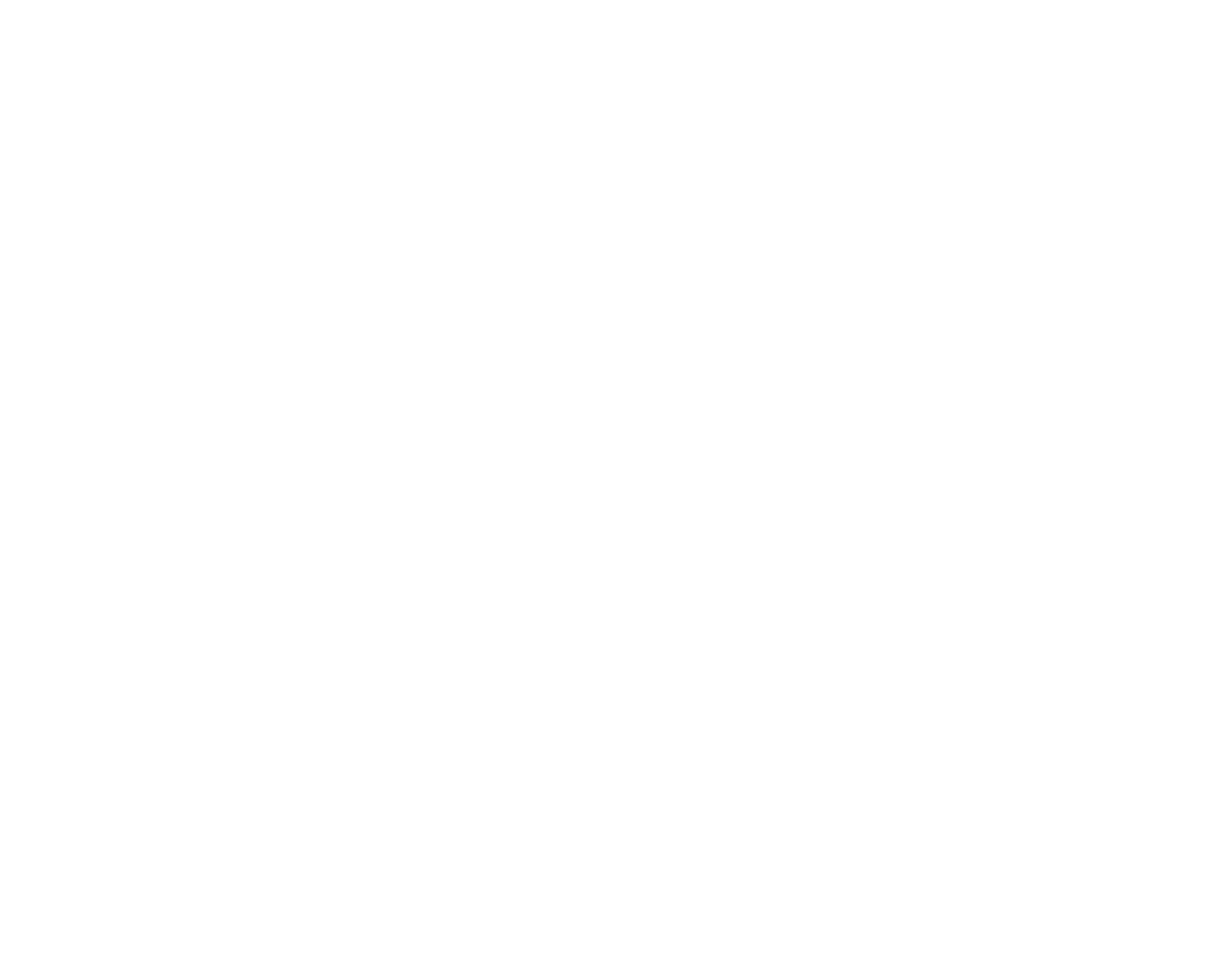# **Non-Partisan Signature Requirements**

**General Election - November 8, 2022**

A.R.S. § 16-322 & A.R.S. § 48-3709

|                                         | <b>REG</b> | <b>MIN</b> | <b>MAX</b> | # TO ELECT              |
|-----------------------------------------|------------|------------|------------|-------------------------|
| Pima Community College District 2       | 97,019     | 243        | 1,000      | 1                       |
| Pima Community College District 4       | 150,099    | 376        | 1,000      | $\overline{2}$          |
|                                         |            |            |            |                         |
| <b>FIRE DISTRICTS</b>                   |            |            |            |                         |
| Arivaca                                 | 497        | 5          | 250        | 3                       |
| <b>Avra Valley</b>                      | 7,437      | 38         | 250        | 3                       |
| Corona De Tucson                        | 5,962      | 30         | 250        | 3                       |
| <b>Drexel Heights</b>                   | 31,960     | 160        | 250        | $\overline{2}$          |
| <b>Golder Ranch</b>                     | 75,826     | 250        | 250        | $\overline{2}$          |
| <b>Green Valley</b>                     | 29,827     | 150        | 250        | $\overline{2}$          |
| <b>Hidden Valley</b>                    | 858        | 5          | 250        | $\overline{1}$          |
| Mescal-J6                               | 2,171      | 11         | 250        | 3                       |
| Mount Lemmon                            | 105        | 5          | 250        | $\overline{\mathbf{3}}$ |
| Northwest                               | 86,161     | 250        | 250        | $\overline{2}$          |
| <b>Picture Rocks</b>                    | 5,663      | 29         | 250        | $\overline{2}$          |
| <b>Rincon Valley</b>                    | 11,205     | 57         | 250        | $\overline{\mathbf{3}}$ |
| Sabino Vista                            | 2,168      | 11         | 250        | $\overline{2}$          |
| Sonoita/Elgin                           | 1,837      | 10         | 250        | $\overline{2}$          |
| Tanque Verde Valley                     | 1,130      | 6          | 250        | $\mathbf{1}$            |
| <b>Three Points</b>                     | 3,930      | 20         | 250        | $\overline{2}$          |
| <b>Tucson Country Club Estates</b>      | 754        | 5          | 250        | $\overline{2}$          |
| Why                                     | 124        | 5          | 250        | $\overline{2}$          |
|                                         |            |            |            |                         |
| <b>SPECIAL DISTRICTS</b>                |            |            |            |                         |
| Metro Domestic Water Improvement        | 38,131     | 191        | 250        | 3                       |
| Marana Domestic Water Improvement       | 1,338      | 7          | 250        | $\overline{3}$          |
| Green Valley Domestic Water Improvement | 4,961      | 25         | 250        | 4                       |
| Mt. Lemmon Water Improvement            | 95         | 5          | 250        | $\overline{2}$          |
| Why Domestic Water District             | 93         | 5          | 250        | $\overline{3}$          |
|                                         |            |            |            |                         |
| Ajo/Lukeville Health District           | 1,795      | 9          | 250        | $\overline{2}$          |
|                                         |            |            |            |                         |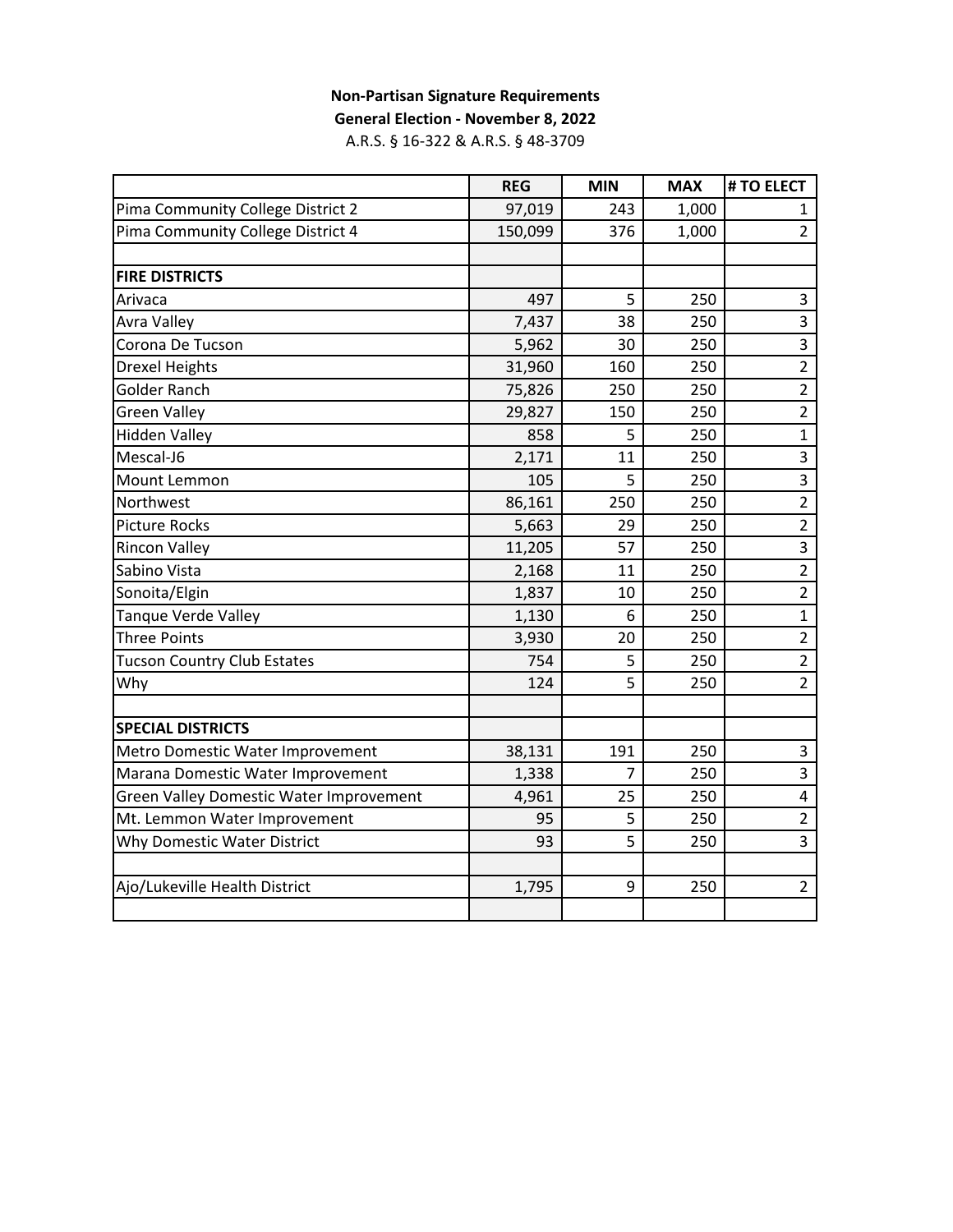## Primary Election - August 2, 2022

| <b>PCT</b>              | <b>DEM REG</b> | <b>ALLOT</b>   | <b>MIN</b>     | <b>MAX</b>     | <b>PCT</b>     | <b>REP REG</b> | <b>ALLOT</b>   | <b>MIN</b>     | <b>MAX</b>      | <b>PCT</b>     | <b>LBT REG</b>      | <b>ALLOT</b> | <b>MIN</b>   | <b>MAX</b>              |
|-------------------------|----------------|----------------|----------------|----------------|----------------|----------------|----------------|----------------|-----------------|----------------|---------------------|--------------|--------------|-------------------------|
| 1                       | 632            | 6              | 10             | 10             | $\mathbf{1}$   | 488            | 5              | 10             | 10              | $\mathbf{1}$   | 11                  | 1            | $\mathbf 1$  |                         |
| $\overline{2}$          | 82             | 2              | $\overline{2}$ | 9              | $\mathbf{2}$   | 66             | $\overline{2}$ | $\overline{2}$ | $\overline{7}$  | $\overline{2}$ | $2^{\circ}$         | $\mathbf{1}$ | $\mathbf 1$  | 1                       |
| 3                       | 182            | $\overline{2}$ | 4              | 10             | 3              | 12             | $\mathbf{1}$   | $\mathbf{1}$   | $\overline{2}$  | 3              | $\mathsf{O}\xspace$ | 1            | $\mathbf 1$  | 1                       |
| 4                       | 791            | $\overline{7}$ | 10             | 10             | $\overline{4}$ | 71             | $\overline{2}$ | $\overline{2}$ | 8               | 4              | 6                   | $\mathbf{1}$ | $\mathbf 1$  | $\mathbf 1$             |
| 5                       | 919            | 8              | 10             | 10             | 5              | 1,951          | 17             | 10             | 10 <sup>1</sup> | 5              | 46                  | $\mathbf{1}$ | $\mathbf 1$  | 5                       |
| 6                       | 1,108          | 10             | 10             | 10             | 6              | 1,798          | 15             | 10             | 10              | 6              | 39                  | $\mathbf{1}$ | $\mathbf 1$  | 4                       |
| $\overline{\mathbf{z}}$ | 17             | $\mathbf{1}$   | $\mathbf{1}$   | $\overline{2}$ | $\overline{7}$ | 28             | $\mathbf{1}$   | $\mathbf{1}$   | 3               | $\overline{7}$ | $\mathbf{1}$        | $\mathbf{1}$ | $\mathbf 1$  | $\mathbf 1$             |
| 8                       | 218            | $\overline{3}$ | 5              | 10             | 8              | 152            | $\overline{2}$ | 4              | 10              | 8              | 13                  | $\mathbf{1}$ | $\mathbf 1$  | $\overline{c}$          |
| 9                       | 1,110          | 10             | 10             | 10             | 9              | 786            | $\overline{7}$ | 10             | 10              | $\overline{9}$ | 20                  | 1            | $\mathbf 1$  | $\overline{2}$          |
| 10                      | 749            | 7              | 10             | 10             | 10             | 760            | 7              | 10             | 10              | 10             | $8\,$               | 1            | 1            | 1                       |
| 11                      | 602            | $6 \mid$       | 10             | 10             | 11             | 1,661          | 14             | 10             | 10              | 11             | 23                  | 1            | $\mathbf{1}$ | 3                       |
| 12                      | 1,730          | 15             | 10             | 10             | 12             | 1,915          | 16             | 10             | 10 <sup>1</sup> | 12             | 34                  | $\mathbf{1}$ | $\mathbf{1}$ | 4                       |
| 13                      | 1,078          | 10             | 10             | 10             | 13             | 999            | 9              | 10             | 10              | 13             | 31                  | $\mathbf{1}$ | $\mathbf{1}$ | 4                       |
| 14                      | 1,224          | 11             | 10             | 10             | 14             | 1,363          | 12             | 10             | 10 <sup>1</sup> | 14             | 25                  | $\mathbf{1}$ | $\mathbf 1$  | 3                       |
| 15                      | 456            | 5              | 10             | 10             | 15             | 608            | 6              | 10             | 10 <sup>1</sup> | 15             | 11                  | 1            | $\mathbf 1$  | $\overline{c}$          |
| 16                      | 1,537          | 13             | 10             | 10             | 16             | 611            | 6              | 10             | 10              | 16             | 22                  | 1            | $\mathbf 1$  | $\overline{3}$          |
| 17                      | 1,100          | 10             | 10             | 10             | 17             | 222            | 3              | 5              | 10              | 17             | 10                  | 1            | $\mathbf 1$  | $\mathbf 1$             |
| 18                      | 1,446          | 13             | 10             | 10             | 18             | 234            | 3              | 5              | 10              | 18             | 24                  | $\mathbf{1}$ | $\mathbf{1}$ | 3                       |
| 19                      | 192            | 3              | 4              | 10             | 19             | 204            | 3              | 5              | 10              | 19             | $\overline{3}$      | $\mathbf{1}$ | $\mathbf{1}$ | $\mathbf{1}$            |
| 20                      | 1,706          | 15             | 10             | 10             | 20             | 406            | 4              | 9              | 10              | 20             | 24                  | $\mathbf{1}$ | $\mathbf{1}$ | 3                       |
| 21                      | 1,237          | 11             | 10             | 10             | 21             | 970            | 9              | 10             | 10              | 21             | 12                  | 1            | $\mathbf 1$  | $\overline{\mathbf{c}}$ |
| 22                      | 1,962          | 17             | 10             | 10             | 22             | 623            | 6 <sup>1</sup> | 10             | 10 <sup>1</sup> | 22             | 25                  | 1            | $\mathbf 1$  | 3                       |
| 23                      | 1,922          | 16             | 10             | 10             | 23             | 619            | 6 <sup>1</sup> | 10             | 10              | 23             | 25                  | 1            | $\mathbf 1$  | $\overline{3}$          |
| 24                      | 693            | 7              | 10             | 10             | 24             | 881            | 8              | 10             | 10              | 24             | 26                  | $\mathbf{1}$ | $\mathbf 1$  | $\overline{3}$          |
| 25                      | 1,649          | 14             | 10             | 10             | 25             | 249            | 3              | 5              | 10              | 25             | 13                  | $\mathbf{1}$ | $\mathbf 1$  | $\overline{2}$          |
| 26                      | 1,678          | 14             | 10             | 10             | 26             | 297            | $\overline{3}$ | 6              | 10              | 26             | 12                  | $\mathbf{1}$ | $\mathbf 1$  | $\overline{2}$          |
| 27                      | $\Omega$       | $\mathbf{1}$   | $\mathbf{1}$   | $\mathbf{1}$   | 27             | $\overline{0}$ | $\mathbf{1}$   | $\mathbf{1}$   | $\mathbf{1}$    | 27             | $\overline{0}$      | $\mathbf{1}$ | $\mathbf 1$  | $\mathbf{1}$            |
| 28                      | 951            | 9              | 10             | 10             | 28             | 171            | $\overline{2}$ | 4              | 10 <sup>1</sup> | 28             | 8                   | 1            | $\mathbf 1$  | 1                       |
| 29                      | 339            | 4              | $\overline{7}$ | 10             | 29             | 290            | 3              | 6              | 10              | 29             | 8                   | 1            | $\mathbf 1$  | $\mathbf 1$             |
| 30                      | 1,331          | 12             | 10             | 10             | 30             | 943            | $\mathsf{g}$   | 10             | 10              | 30             | 27                  | 1            | $\mathbf 1$  | 3                       |
| 31                      | 738            | 7              | 10             | 10             | 31             | 613            | $6 \mid$       | 10             | 10              | 31             | 14                  | 1            | $\mathbf 1$  | $\overline{2}$          |
| 32                      | 1,709          | 15             | 10             | 10             | 32             | 1,276          | 11             | 10             | 10              | 32             | 38                  | $\mathbf{1}$ | $\mathbf 1$  | $\overline{\mathbf{4}}$ |
| 33                      | 1,129          | 10             | 10             | 10             | 33             | 514            | 5              | 10             | 10              | 33             | 17                  | $\mathbf{1}$ | $\mathbf 1$  | $\overline{\mathbf{c}}$ |
| 34                      | 614            | 6 <sup>1</sup> | 10             | 10             | 34             | 363            | 4              | 8              | 10              | 34             | 12                  | $\mathbf{1}$ | $\mathbf{1}$ | $\overline{2}$          |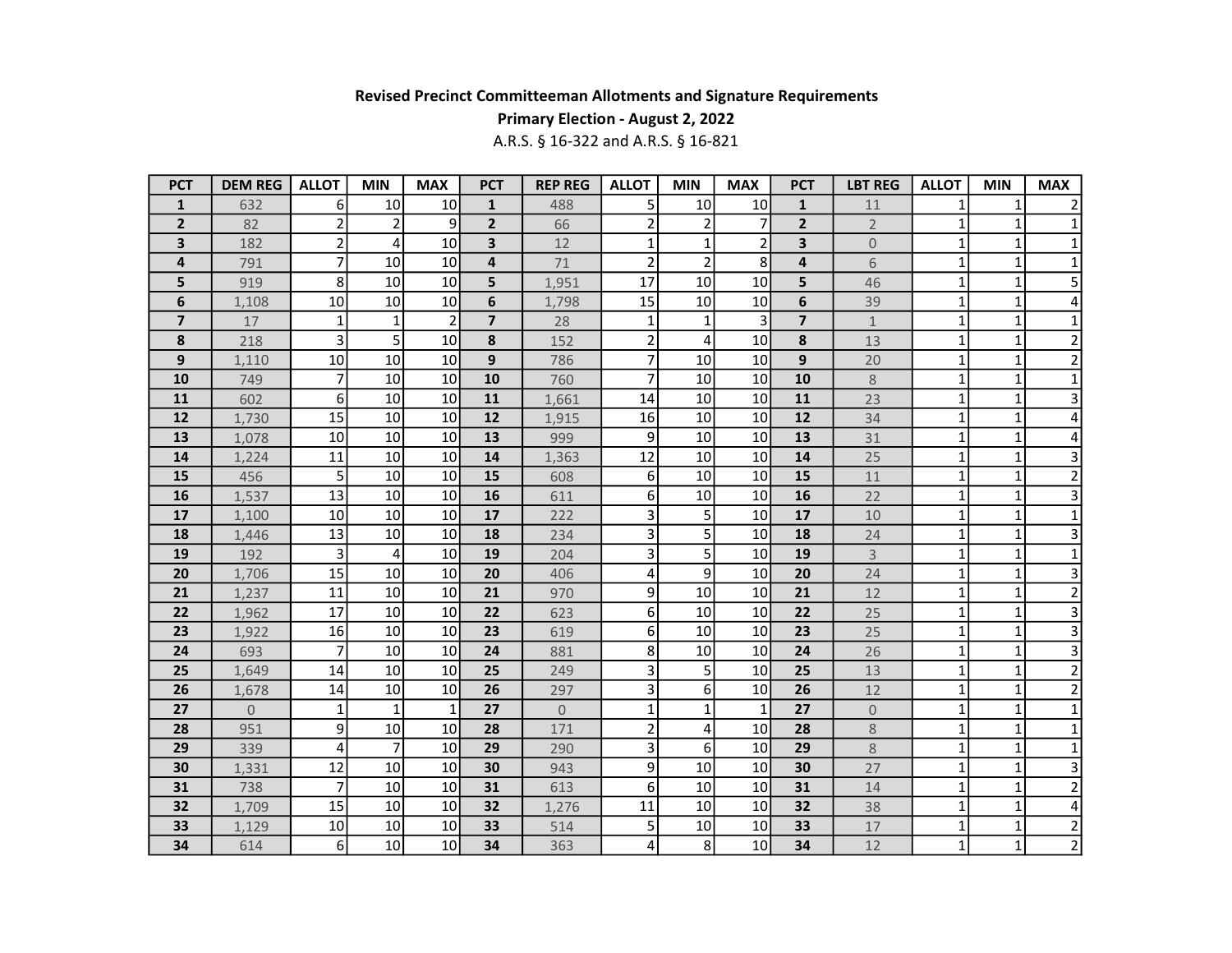## Primary Election - August 2, 2022

| <b>PCT</b> | <b>DEM REG</b> | <b>ALLOT</b>     | <b>MIN</b>   | <b>MAX</b>      | <b>PCT</b> | <b>REP REG</b> | <b>ALLOT</b>   | <b>MIN</b>     | <b>MAX</b>      | <b>PCT</b> | <b>LBT REG</b>      | <b>ALLOT</b> | <b>MIN</b>     | <b>MAX</b>              |
|------------|----------------|------------------|--------------|-----------------|------------|----------------|----------------|----------------|-----------------|------------|---------------------|--------------|----------------|-------------------------|
| 35         | 112            | $\overline{2}$   | 3            | 10              | 35         | 146            | $\overline{2}$ | 3              | 10              | 35         | $\overline{2}$      |              | 1              | 1                       |
| 36         | 1,809          | 15               | 10           | 10              | 36         | 844            | 8              | 10             | 10 <sup>1</sup> | 36         | 36                  | 1            | 1              | 4                       |
| 37         | 740            | 7                | 10           | 10 <sub>1</sub> | 37         | 156            | $\overline{2}$ | $\overline{4}$ | 10              | 37         | $12$                | $\mathbf{1}$ | $\mathbf{1}$   | $\overline{2}$          |
| 38         | 975            | $\mathsf{g}$     | 10           | 10              | 38         | 464            | $\overline{5}$ | 10             | 10              | 38         | 15                  | 1            | $\mathbf 1$    | $\overline{2}$          |
| 39         | 1,063          | 10               | 10           | 10 <sup>1</sup> | 39         | 1,372          | 12             | 10             | 10              | 39         | 29                  | 1            | $\mathbf{1}$   | 3                       |
| 40         | 1,015          | $\mathsf{g}$     | 10           | 10              | 40         | 1,138          | 10             | 10             | 10              | 40         | 43                  | $\mathbf{1}$ | $\mathbf{1}$   | $\overline{\mathbf{5}}$ |
| 41         | 3,160          | 26               | 10           | 10              | 41         | 1,487          | 13             | 10             | 10 <sup>1</sup> | 41         | 53                  | $\mathbf{1}$ | $\overline{2}$ | $\overline{6}$          |
| 42         | 2,166          | 18               | 10           | 10              | 42         | 494            | 5 <sup>1</sup> | 10             | 10              | 42         | 31                  | 1            | 1              | 4                       |
| 43         | 789            | 7                | 10           | 10              | 43         | 194            | 3              | 4              | 10              | 43         | $\overline{7}$      | $\mathbf{1}$ | $\mathbf{1}$   | $\mathbf{1}$            |
| 44         | 1,293          | 11               | 10           | 10              | 44         | 238            | 3              | 5              | 10              | 44         | 12                  | 1            | $\mathbf 1$    | $\overline{\mathbf{c}}$ |
| 45         | 1,167          | 10               | 10           | 10              | 45         | 134            | $\overline{2}$ | 3              | 10 <sup>1</sup> | 45         | 13                  | $\mathbf{1}$ | $\mathbf 1$    | $\overline{2}$          |
| 46         | 281            | 3                | 6            | 10              | 46         | 439            | 5 <sup>1</sup> | 9              | 10              | 46         | 15                  | $\mathbf{1}$ | $\mathbf 1$    | $\overline{2}$          |
| 47         | 2,242          | 19               | 10           | 10              | 47         | 361            | 4              | 8              | 10 <sup>1</sup> | 47         | 22                  | $\mathbf{1}$ | $\mathbf 1$    | $\overline{\mathbf{3}}$ |
| 48         | 1,306          | 11               | 10           | 10              | 48         | 463            | 5              | 10             | 10 <sup>1</sup> | 48         | 18                  | $\mathbf{1}$ | $\mathbf{1}$   | $\overline{c}$          |
| 49         | 467            | 5                | 10           | 10              | 49         | 629            | 6 <sup>1</sup> | 10             | 10 <sup>1</sup> | 49         | 15                  | 1            | $\mathbf 1$    | $\overline{c}$          |
| 50         | 1,390          | 12               | 10           | 10              | 50         | 248            | 3              | 5              | 10              | 50         | 10                  | 1            | $\mathbf 1$    | $\mathbf 1$             |
| 51         | 1,074          | 10               | 10           | 10              | 51         | 192            | 3              | 4              | 10              | 51         | 19                  | $\mathbf{1}$ | $\mathbf{1}$   | $\overline{2}$          |
| 52         | 1,255          | 11               | 10           | 10              | 52         | 225            | $\overline{3}$ | 5              | 10              | 52         | $\overline{7}$      | 1            | $\mathbf 1$    | $\mathbf 1$             |
| 53         | 2,933          | 24               | 10           | 10 <sup>1</sup> | 53         | 668            | 6 <sup>1</sup> | 10             | 10              | 53         | 38                  | $\mathbf{1}$ | $\mathbf 1$    | 4                       |
| 54         | 1,253          | 11               | 10           | 10              | 54         | 421            | 4              | 9              | 10              | 54         | 21                  | $\mathbf{1}$ | $\mathbf 1$    | 3                       |
| 55         | 590            | 6                | 10           | 10              | 55         | 321            | 4              | $\overline{7}$ | 10 <sup>1</sup> | 55         | 10                  | $\mathbf{1}$ | $\mathbf{1}$   | $\mathbf{1}$            |
| 56         | 1,158          | 10               | 10           | 10              | 56         | 637            | 6 <sup>1</sup> | 10             | 10              | 56         | 12                  | 1            | $\mathbf 1$    | $\overline{\mathbf{c}}$ |
| 57         | 1,831          | 16               | 10           | 10              | 57         | 586            | 6 <sup>1</sup> | 10             | 10              | 57         | 40                  | 1            | $\mathbf 1$    | 4                       |
| 58         | 529            | 5                | 10           | 10              | 58         | 166            | $\overline{2}$ | 4              | 10              | 58         | $8\,$               | $\mathbf{1}$ | $\mathbf{1}$   | $\mathbf{1}$            |
| 59         | 1,081          | 10               | 10           | 10              | 59         | 317            | $\overline{4}$ | $\overline{7}$ | 10              | 59         | 11                  | 1            | $\mathbf 1$    | $\overline{\mathbf{c}}$ |
| 60         | 622            | $6 \overline{6}$ | 10           | 10              | 60         | 568            | $6 \mid$       | 10             | 10 <sup>1</sup> | 60         | 18                  | $\mathbf{1}$ | $\mathbf{1}$   | $\overline{\mathbf{c}}$ |
| 61         | 850            | 8                | 10           | 10              | 61         | 658            | 6 <sup>1</sup> | 10             | 10              | 61         | 3                   | $\mathbf{1}$ | $\mathbf{1}$   | $\mathbf{1}$            |
| 62         | 1,001          | 9                | 10           | 10              | 62         | 271            | 3              | 6              | 10 <sup>1</sup> | 62         | 19                  | $\mathbf{1}$ | $\mathbf{1}$   | $\overline{\mathbf{c}}$ |
| 63         | 879            | 8 <sup>1</sup>   | 10           | 10              | 63         | 193            | 3              | 4              | 10              | 63         | 19                  | 1            | $\mathbf 1$    | $\overline{\mathbf{c}}$ |
| 64         | 1,019          | $\mathsf{g}$     | 10           | 10 <sup>1</sup> | 64         | 202            | 3              | 5              | 10              | 64         | 16                  | 1            | $\mathbf 1$    | $\mathbf 2$             |
| 65         | 11             | $\mathbf{1}$     | $\mathbf{1}$ | $\overline{2}$  | 65         | 12             | $\mathbf{1}$   | 1              | $\overline{2}$  | 65         | $\mathsf{O}\xspace$ | $\mathbf{1}$ | $\mathbf 1$    | $\overline{1}$          |
| 66         | 1,555          | 13               | 10           | 10              | 66         | 306            | 3              | $\overline{7}$ | 10 <sup>1</sup> | 66         | 21                  | 1            | $\mathbf 1$    | $\overline{\mathbf{3}}$ |
| 67         | 1,343          | 12               | 10           | 10              | 67         | 491            | 5 <sup>1</sup> | 10             | 10              | 67         | 26                  | 1            | $\mathbf 1$    | $\overline{3}$          |
| 68         | 839            | 8                | 10           | 10              | 68         | 242            | 3              | 5              | 10              | 68         | 12                  | $\mathbf{1}$ | $\overline{1}$ | $\overline{2}$          |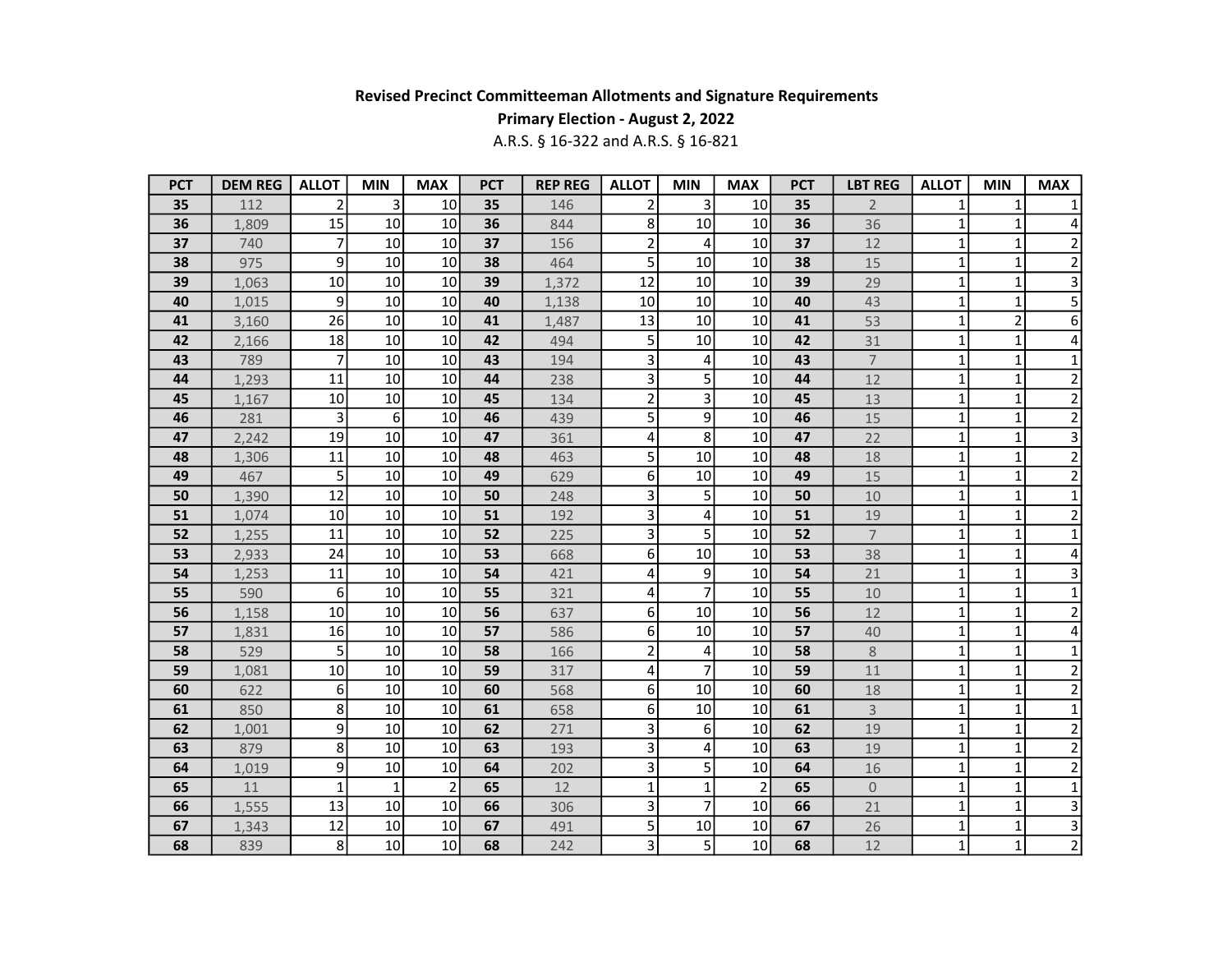## Primary Election - August 2, 2022

| <b>PCT</b> | <b>DEM REG</b> | <b>ALLOT</b>   | <b>MIN</b> | <b>MAX</b>      | <b>PCT</b> | <b>REP REG</b> | <b>ALLOT</b>            | <b>MIN</b>     | <b>MAX</b>      | <b>PCT</b> | <b>LBT REG</b> | <b>ALLOT</b> | <b>MIN</b>   | <b>MAX</b>              |
|------------|----------------|----------------|------------|-----------------|------------|----------------|-------------------------|----------------|-----------------|------------|----------------|--------------|--------------|-------------------------|
| 69         | 1,791          | 15             | 10         | 10 <sup>1</sup> | 69         | 1,279          | 11                      | 10             | 10              | 69         | 32             | 1            | 1            |                         |
| 70         | 242            | 3              | 5          | 10 <sup>1</sup> | 70         | 225            | 3                       | 5              | 10              | 70         | $\overline{2}$ | 1            | 1            | 1                       |
| 71         | 114            | $\overline{2}$ | 3          | 10              | 71         | 12             | $\mathbf{1}$            | $\mathbf{1}$   | $\overline{2}$  | 71         | $\overline{0}$ | 1            | 1            | 1                       |
| 72         | 1,839          | 16             | 10         | 10 <sup>1</sup> | 72         | 629            | 6                       | 10             | 10              | 72         | 43             | $\mathbf{1}$ | 1            | 5                       |
| 73         | 1,707          | 15             | 10         | 10 <sup>1</sup> | 73         | 311            | 3                       | $\overline{7}$ | 10              | 73         | 19             | $\mathbf{1}$ | $\mathbf{1}$ | $\overline{2}$          |
| 74         | 811            | 7              | 10         | 10 <sup>1</sup> | 74         | 804            | $\overline{7}$          | 10             | 10              | 74         | 6              | $\mathbf{1}$ | $\mathbf{1}$ | $\mathbf{1}$            |
| 75         | 1,662          | 14             | 10         | 10              | 75         | 444            | 5                       | 9              | 10              | 75         | 24             | 1            | $\mathbf 1$  | 3                       |
| 76         | 269            | 3              | 6          | 10 <sup>1</sup> | 76         | 18             | $\mathbf 1$             | $\mathbf{1}$   | $\overline{2}$  | 76         | $\mathbf{0}$   | 1            | 1            | $\mathbf 1$             |
| 77         | 737            | $\overline{7}$ | 10         | 10 <sup>1</sup> | 77         | 1,069          | 10                      | 10             | 10              | 77         | 16             | $\mathbf{1}$ | $\mathbf{1}$ | $\overline{c}$          |
| 78         | 1,130          | 10             | 10         | 10 <sup>1</sup> | 78         | 242            | 3                       | 5              | 10              | 78         | 14             | 1            | 1            | $\mathbf 2$             |
| 79         | 962            | 9              | 10         | 10              | 79         | 1,348          | 12                      | 10             | 10              | 79         | 36             | $\mathbf{1}$ | $\mathbf{1}$ | 4                       |
| 80         | 1,476          | 13             | 10         | 10 <sup>1</sup> | 80         | 372            | 4                       | 8              | 10 <sup>1</sup> | 80         | 19             | $\mathbf{1}$ | $\mathbf{1}$ | $\overline{c}$          |
| 81         | 395            | 4              | 8          | 10              | 81         | 430            | 4                       | 9              | 10              | 81         | $\mathbf{1}$   | $\mathbf{1}$ | $\mathbf 1$  | $\mathbf{1}$            |
| 82         | 1,381          | 12             | 10         | 10              | 82         | 273            | $\overline{\mathbf{3}}$ | 6              | 10              | 82         | 23             | 1            | $\mathbf 1$  | 3                       |
| 83         | 556            | 5              | 10         | 10 <sup>1</sup> | 83         | 913            | 8 <sup>1</sup>          | 10             | 10              | 83         | 12             | 1            | $\mathbf 1$  | $\overline{c}$          |
| 84         | 1,929          | 16             | 10         | 10 <sup>1</sup> | 84         | 2,710          | 23                      | 10             | 10              | 84         | 29             | 1            | $\mathbf 1$  | $\overline{\mathbf{3}}$ |
| 85         | 498            | 5              | 10         | 10 <sup>1</sup> | 85         | 254            | 3                       | 6              | 10              | 85         | 8              | 1            | 1            | $\mathbf 1$             |
| 86         | 2,135          | 18             | 10         | 10 <sup>1</sup> | 86         | 578            | 6                       | 10             | 10              | 86         | 31             | $\mathbf{1}$ | $\mathbf{1}$ | 4                       |
| 87         | 313            | 4              | 7          | 10 <sup>1</sup> | 87         | 121            | $\overline{2}$          | 3              | 10              | 87         | $\overline{4}$ | $\mathbf{1}$ | 1            | $\mathbf{1}$            |
| 88         | 1,242          | 11             | 10         | 10              | 88         | 864            | 8                       | 10             | 10              | 88         | 23             | $\mathbf{1}$ | $\mathbf 1$  | 3                       |
| 89         | 1,526          | 13             | 10         | 10              | 89         | 601            | 6                       | 10             | 10              | 89         | 23             | 1            | $\mathbf 1$  | 3                       |
| 90         | 498            | 5              | 10         | 10 <sup>1</sup> | 90         | 583            | 6                       | 10             | 10              | 90         | 16             | 1            | $\mathbf{1}$ | $\overline{c}$          |
| 91         | 1,425          | 12             | 10         | 10              | 91         | 572            | 6                       | 10             | 10              | 91         | 26             | 1            | $\mathbf{1}$ | $\overline{3}$          |
| 92         | 1,386          | 12             | 10         | 10              | 92         | 942            | 9                       | 10             | 10              | 92         | 33             | $\mathbf{1}$ | 1            | $\overline{4}$          |
| 93         | 1,188          | 11             | 10         | 10              | 93         | 393            | 4                       | 8              | 10              | 93         | 22             | $\mathbf{1}$ | $\mathbf{1}$ | 3                       |
| 94         | 1,180          | 10             | 10         | 10 <sup>1</sup> | 94         | 337            | 4                       | $\overline{7}$ | 10              | 94         | 13             | $\mathbf{1}$ | $\mathbf{1}$ | $\overline{c}$          |
| 95         | 361            | 4              | 8          | 10              | 95         | 531            | 5                       | 10             | 10              | 95         | 19             | $\mathbf{1}$ | $\mathbf 1$  | $\overline{2}$          |
| 96         | 1,355          | 12             | 10         | 10              | 96         | 455            | $\overline{\mathbf{5}}$ | 10             | 10              | 96         | 30             | 1            | $\mathbf 1$  | $\overline{\mathbf{3}}$ |
| 97         | 1,035          | 9              | 10         | 10 <sup>1</sup> | 97         | 309            | 3                       | $\overline{7}$ | 10              | 97         | 14             | 1            | $\mathbf{1}$ | $\overline{2}$          |
| 98         | 1,559          | 13             | 10         | 10              | 98         | 556            | $\overline{5}$          | 10             | 10              | 98         | 24             | 1            | $\mathbf{1}$ | $\overline{\mathbf{3}}$ |
| 99         | 1,147          | 10             | 10         | 10              | 99         | 488            | $\overline{5}$          | 10             | 10              | 99         | 15             | 1            | 1            | $\overline{2}$          |
| 100        | 1,279          | 11             | 10         | 10 <sup>1</sup> | 100        | 571            | 6                       | 10             | 10              | 100        | 25             | $\mathbf{1}$ | $\mathbf{1}$ | 3                       |
| 101        | 772            | 7              | 10         | 10              | 101        | 662            | 6                       | 10             | 10              | 101        | 15             | $\mathbf{1}$ | 1            | $\mathbf 2$             |
| 102        | 431            | 4              | 9          | 10              | 102        | 152            | $\overline{2}$          | 4              | 10              | 102        | 5              | $\mathbf{1}$ | $\mathbf{1}$ | $\overline{1}$          |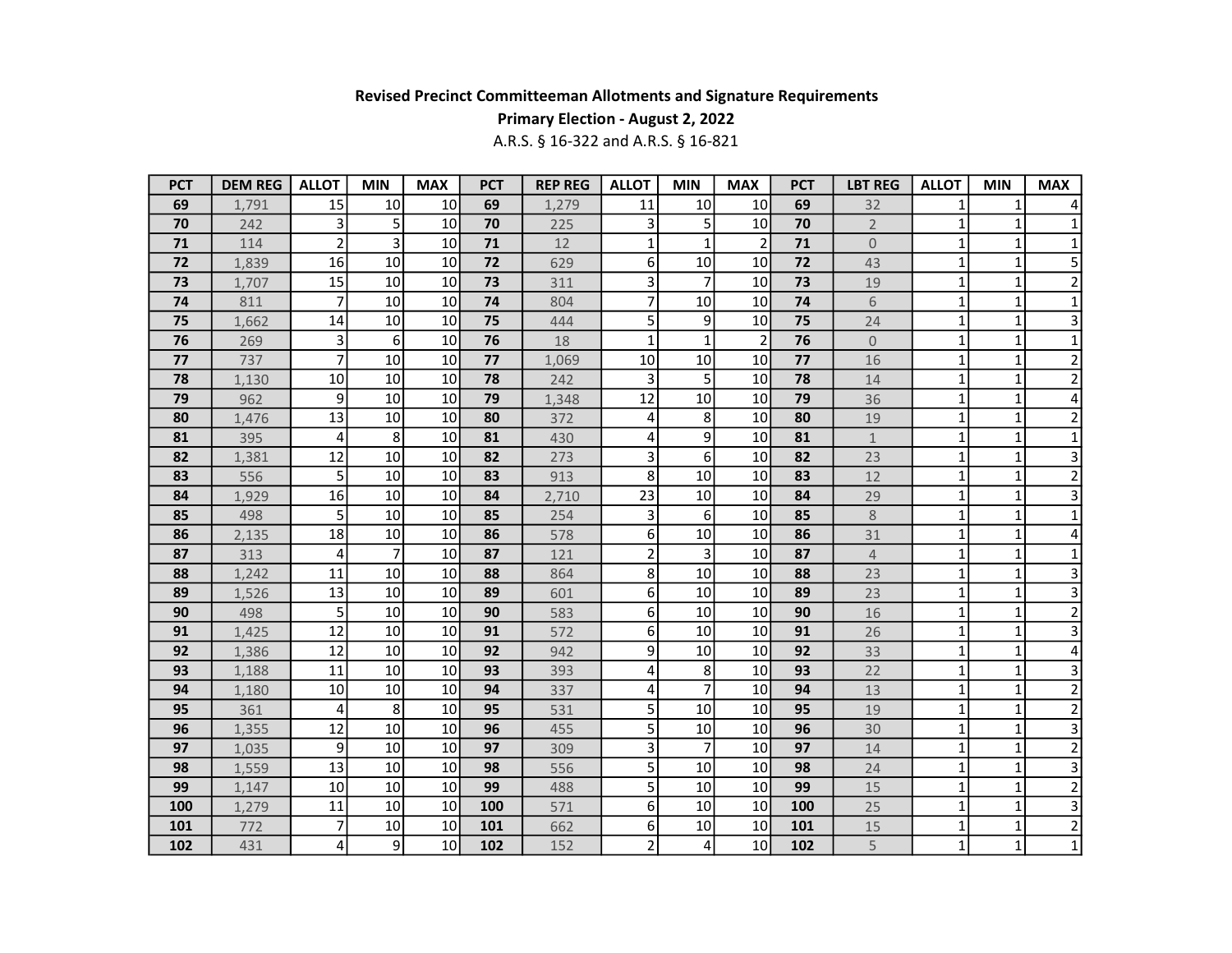## Primary Election - August 2, 2022

| <b>PCT</b> | <b>DEM REG</b> | <b>ALLOT</b>    | <b>MIN</b> | <b>MAX</b>      | <b>PCT</b> | <b>REP REG</b> | <b>ALLOT</b>   | <b>MIN</b>     | <b>MAX</b>   | <b>PCT</b> | <b>LBT REG</b> | <b>ALLOT</b> | <b>MIN</b>     | <b>MAX</b>              |
|------------|----------------|-----------------|------------|-----------------|------------|----------------|----------------|----------------|--------------|------------|----------------|--------------|----------------|-------------------------|
| 103        | 648            | 6               | 10         | 10              | 103        | 232            | 3              | 5              | 10           | 103        | 10             |              | 1              | 1                       |
| 104        | 1,370          | 12              | 10         | 10              | 104        | 1,505          | 13             | 10             | 10           | 104        | 21             | 1            | 1              | 3                       |
| 105        | 835            | 8               | 10         | 10              | 105        | 471            | 5 <sup>1</sup> | 10             | 10           | 105        | 20             | $\mathbf{1}$ | 1              | $\overline{2}$          |
| 106        | 496            | 5               | 10         | 10              | 106        | 585            | 6              | 10             | 10           | 106        | 14             | $\mathbf{1}$ | $\mathbf 1$    | $\overline{2}$          |
| 107        | 1,543          | 13              | 10         | 10              | 107        | 677            | 6 <sup>1</sup> | 10             | 10           | 107        | 31             | 1            | $\mathbf{1}$   | 4                       |
| 108        | 1,949          | 17              | 10         | 10              | 108        | 887            | 8              | 10             | 10           | 108        | 50             | $\mathbf{1}$ | $\mathbf{1}$   | 5                       |
| 109        | 1,500          | 13              | 10         | 10              | 109        | 2,658          | 22             | 10             | 10           | 109        | 60             | $\mathbf{1}$ | $\overline{2}$ | 6                       |
| 110        | 1,358          | 12              | 10         | 10              | 110        | 123            | $\overline{2}$ | 3              | 10           | 110        | 10             | 1            | 1              | $\mathbf{1}$            |
| 111        | 1,002          | 9               | 10         | 10              | 111        | 482            | 5              | 10             | 10           | 111        | 18             | $\mathbf{1}$ | $\mathbf{1}$   | $\overline{2}$          |
| 112        | 1,151          | 10              | 10         | 10              | 112        | 997            | 9              | 10             | 10           | 112        | 18             | $\mathbf{1}$ | 1              | $\overline{c}$          |
| 113        | 1,356          | 12              | 10         | 10              | 113        | 739            | $\overline{7}$ | 10             | 10           | 113        | 30             | $\mathbf{1}$ | $\mathbf{1}$   | 3                       |
| 114        | 188            | 3               | 4          | 10              | 114        | 301            | 3              | $\overline{7}$ | 10           | 114        | 23             | $\mathbf{1}$ | 1              | 3                       |
| 115        | 1,457          | 13              | 10         | 10              | 115        | 1,883          | 16             | 10             | 10           | 115        | 33             | $\mathbf{1}$ | $\mathbf 1$    | 4                       |
| 116        | 2,125          | 18              | 10         | 10              | 116        | 1,745          | 15             | 10             | 10           | 116        | 50             | 1            | 1              | 5                       |
| 117        | 1,128          | 10 <sup>1</sup> | 10         | 10              | 117        | 654            | 6              | 10             | 10           | 117        | 31             | 1            | 1              | $\pmb{4}$               |
| 118        | 1,203          | 11              | 10         | 10              | 118        | 849            | 8              | 10             | 10           | 118        | 20             | 1            | $\mathbf{1}$   | $\overline{c}$          |
| 119        | 944            | 9               | 10         | 10              | 119        | 567            | 6              | 10             | 10           | 119        | 29             | 1            | 1              | 3                       |
| 120        | 1,241          | 11              | 10         | 10 <sup>1</sup> | 120        | 827            | 8              | 10             | 10           | 120        | 28             | $\mathbf{1}$ | 1              | $\overline{\mathbf{3}}$ |
| 121        | 318            | 4               | 7          | 10              | 121        | 323            | 4              | 7              | 10           | 121        | 4              | 1            | 1              | 1                       |
| 122        | 841            | 8               | 10         | 10              | 122        | 589            | 6              | 10             | 10           | 122        | 21             | $\mathbf{1}$ | $\mathbf{1}$   | 3                       |
| 123        | 1,686          | 14              | 10         | 10              | 123        | 1,208          | 11             | 10             | 10           | 123        | 34             | 1            | 1              | 4                       |
| 124        | 589            | $6 \mid$        | 10         | 10              | 124        | 488            | 5 <sup>1</sup> | 10             | 10           | 124        | 13             | 1            | 1              | $\overline{\mathbf{c}}$ |
| 125        | 953            | 9               | 10         | 10              | 125        | 739            | $\overline{7}$ | 10             | 10           | 125        | $\mathsf g$    | 1            | $\mathbf{1}$   | $\mathbf 1$             |
| 126        | 518            | 5               | 10         | 10              | 126        | 630            | $6 \mid$       | 10             | 10           | 126        | 9              | 1            | 1              | $\mathbf 1$             |
| 127        | 1,660          | 14              | 10         | 10              | 127        | 2,428          | 20             | 10             | 10           | 127        | 31             | $\mathbf{1}$ | 1              | 4                       |
| 128        | 887            | 8               | 10         | 10              | 128        | 766            | $\overline{7}$ | 10             | 10           | 128        | 21             | $\mathbf{1}$ | 1              | 3                       |
| 129        | 867            | 8               | 10         | 10              | 129        | 578            | 6              | 10             | 10           | 129        | 19             | $\mathbf{1}$ | $\mathbf 1$    | $\overline{\mathbf{c}}$ |
| 130        | 722            | $\overline{7}$  | 10         | 10              | 130        | 705            | $\overline{7}$ | 10             | 10           | 130        | 14             | $\mathbf{1}$ | $\mathbf 1$    | $\overline{\mathbf{c}}$ |
| 131        | 729            | $\overline{7}$  | 10         | 10              | 131        | 732            | $\overline{7}$ | 10             | 10           | 131        | $\overline{9}$ | 1            | $\mathbf{1}$   | $\mathbf{1}$            |
| 132        | 508            | 5               | 10         | 10              | 132        | 463            | 5              | 10             | 10           | 132        | 11             | 1            | $\mathbf{1}$   | $\overline{\mathbf{c}}$ |
| 133        | 1,378          | 12              | 10         | 10              | 133        | 1,079          | 10             | 10             | 10           | 133        | 35             | $\mathbf{1}$ | $\mathbf{1}$   | 4                       |
| 134        | 739            | $\overline{7}$  | 10         | 10              | 134        | 812            | $\overline{7}$ | 10             | 10           | 134        | 25             | $\mathbf{1}$ | $\mathbf{1}$   | 3                       |
| 135        | 154            | $\overline{2}$  | 4          | 10              | 135        | 8              | $\mathbf{1}$   | $\mathbf{1}$   | 1            | 135        | $\mathbf 0$    | 1            | 1              | 1                       |
| 136        | 124            | $\overline{c}$  | 3          | 10 <sub>1</sub> | 136        | 9              | $1\vert$       | $\mathbf{1}$   | $\mathbf{1}$ | 136        | $\overline{0}$ | $\mathbf{1}$ | $\mathbf{1}$   | $\mathbf{1}$            |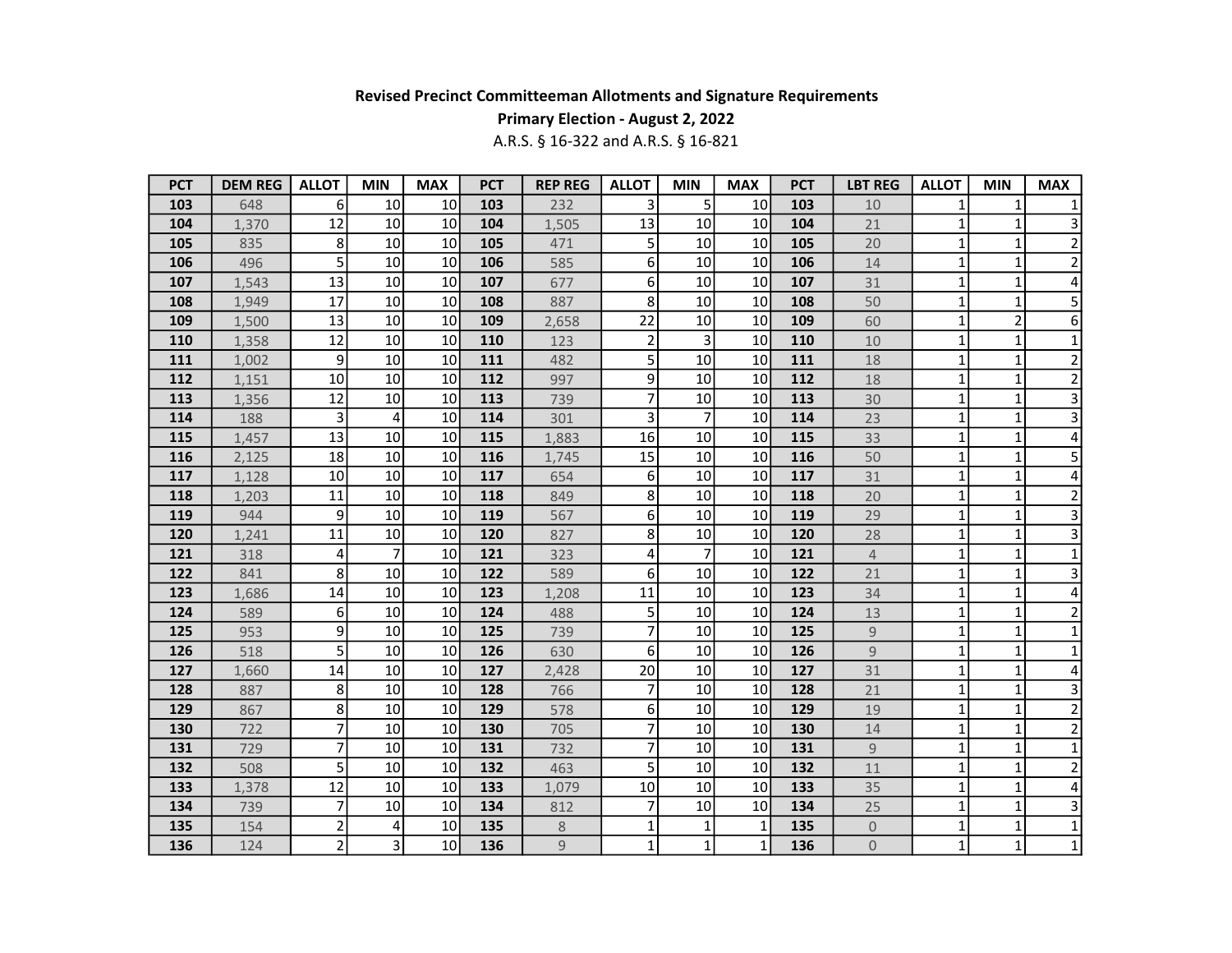## Primary Election - August 2, 2022

| <b>PCT</b> | <b>DEM REG</b> | <b>ALLOT</b>   | <b>MIN</b>     | <b>MAX</b>      | <b>PCT</b> | <b>REP REG</b> | <b>ALLOT</b>            | <b>MIN</b>     | <b>MAX</b> | <b>PCT</b> | <b>LBT REG</b>   | <b>ALLOT</b> | <b>MIN</b>     | <b>MAX</b>              |
|------------|----------------|----------------|----------------|-----------------|------------|----------------|-------------------------|----------------|------------|------------|------------------|--------------|----------------|-------------------------|
| 137        | 116            | 2              | 3              | 10              | 137        | $\overline{7}$ | 1                       | $\mathbf{1}$   | 1          | 137        | $\boldsymbol{0}$ |              | 1              |                         |
| 138        | 389            | 4              | 8              | 10              | 138        | 24             | $\mathbf{1}$            | 1              | 3          | 138        | $\mathbf 0$      | 1            | 1              | 1                       |
| 139        | 218            | 3              | 5              | 10              | 139        | 153            | $\overline{\mathbf{c}}$ | 4              | 10         | 139        | $\overline{4}$   | $\mathbf{1}$ | 1              | $\mathbf 1$             |
| 140        | 248            | 3              | 5              | 10              | 140        | 316            | 4                       | $\overline{7}$ | 10         | 140        | 8                | $\mathbf{1}$ | $\mathbf 1$    | $\mathbf 1$             |
| 141        | 1,601          | 14             | 10             | 10              | 141        | 1,639          | 14                      | 10             | 10         | 141        | 14               | 1            | 1              | $\overline{2}$          |
| 142        | 1,176          | 10             | 10             | 10              | 142        | 1,297          | 11                      | 10             | 10         | 142        | 30               | $\mathbf{1}$ | $\mathbf{1}$   | 3                       |
| 143        | 656            | 6              | 10             | 10              | 143        | 60             | $\mathbf{1}$            | $\overline{2}$ | 6          | 143        | 6                | $\mathbf{1}$ | $\mathbf{1}$   | 1                       |
| 144        | 1,371          | 12             | 10             | 10              | 144        | 444            | 5                       | 9              | 10         | 144        | 21               | 1            | 1              | 3                       |
| 145        | 1,489          | 13             | 10             | 10              | 145        | 1,677          | 14                      | 10             | 10         | 145        | 12               | 1            | $\mathbf{1}$   | $\overline{c}$          |
| 146        | 1,060          | 9              | 10             | 10              | 146        | 877            | 8                       | 10             | 10         | 146        | 37               | 1            | 1              | 4                       |
| 147        | 897            | 8              | 10             | 10              | 147        | 918            | 8 <sup>1</sup>          | 10             | 10         | 147        | 25               | 1            | $\mathbf{1}$   | 3                       |
| 148        | 834            | 8              | 10             | 10              | 148        | 801            | 7                       | 10             | 10         | 148        | 18               | $\mathbf{1}$ | 1              | $\overline{c}$          |
| 149        | 911            | 8              | 10             | 10              | 149        | 639            | 6 <sup>1</sup>          | 10             | 10         | 149        | 15               | $\mathbf{1}$ | $\mathbf 1$    | $\overline{2}$          |
| 150        | 239            | 3              | 5              | 10              | 150        | 204            | 3                       | 5              | 10         | 150        | $\mathsf{3}$     | 1            | $\mathbf{1}$   | 1                       |
| 151        | 614            | 6 <sup>1</sup> | 10             | 10              | 151        | 376            | 4                       | 8              | 10         | 151        | $\mathsf 9$      | 1            | 1              | 1                       |
| 152        | 517            | 5              | 10             | 10              | 152        | 132            | $\overline{2}$          | 3              | 10         | 152        | $\overline{9}$   | 1            | $\mathbf{1}$   | $\mathbf 1$             |
| 153        | 1,758          | 15             | 10             | 10 <sup>1</sup> | 153        | 789            | 7                       | 10             | 10         | 153        | 32               | 1            | 1              | 4                       |
| 154        | 858            | 8              | 10             | 10 <sup>1</sup> | 154        | 338            | 4                       | $\overline{7}$ | 10         | 154        | 20               | 1            | 1              | $\overline{2}$          |
| 155        | 843            | 8              | 10             | 10              | 155        | 303            | 3                       | $\overline{7}$ | 10         | 155        | 8                | 1            | 1              | 1                       |
| 156        | 326            | 4              | $\overline{7}$ | 10              | 156        | 356            | 4                       | 8              | 10         | 156        | 6                | $\mathbf{1}$ | $\mathbf{1}$   | $\mathbf{1}$            |
| 157        | 1,719          | 15             | 10             | 10              | 157        | 412            | 4                       | 9              | 10         | 157        | 22               | 1            | 1              | 3                       |
| 158        | 799            | 7              | 10             | 10              | 158        | 556            | 5 <sup>1</sup>          | 10             | 10         | 158        | 6                | 1            | 1              | $\mathbf 1$             |
| 159        | 2,220          | 19             | 10             | 10              | 159        | 501            | 5                       | 10             | 10         | 159        | 33               | 1            | $\mathbf{1}$   | 4                       |
| 160        | 1,037          | 9              | 10             | 10              | 160        | 197            | 3                       | 4              | 10         | 160        | 11               | 1            | 1              | $\overline{\mathbf{c}}$ |
| 161        | 236            | 3              | 5              | 10              | 161        | 391            | 4                       | 8              | 10         | 161        | 8                | $\mathbf{1}$ | 1              | 1                       |
| 162        | 737            | 7              | 10             | 10              | 162        | 492            | 5 <sup>1</sup>          | 10             | 10         | 162        | 14               | $\mathbf{1}$ | 1              | $\overline{2}$          |
| 163        | 856            | 8              | 10             | 10              | 163        | 722            | $\overline{7}$          | 10             | 10         | 163        | 9                | $\mathbf{1}$ | $\mathbf 1$    | $\mathbf{1}$            |
| 164        | 1,883          | 16             | 10             | 10              | 164        | 584            | 6                       | 10             | 10         | 164        | 20               | $\mathbf{1}$ | $\mathbf{1}$   | $\overline{\mathbf{c}}$ |
| 165        | 124            | 2              | 3              | 10              | 165        | 428            | 4                       | 9              | 10         | 165        | 10               | 1            | $\mathbf{1}$   | $\mathbf 1$             |
| 166        | 2,798          | 23             | 10             | 10              | 166        | 665            | 6                       | 10             | 10         | 166        | 62               | 1            | $\overline{2}$ | $\overline{7}$          |
| 167        | 1,012          | 9              | 10             | 10              | 167        | 239            | 3                       | 5              | 10         | 167        | 18               | $\mathbf{1}$ | $\mathbf{1}$   | $\overline{2}$          |
| 168        | 286            | 3              | 6              | 10              | 168        | 377            | 4                       | 8              | 10         | 168        | $\overline{7}$   | $\mathbf{1}$ | $\mathbf{1}$   | $\mathbf 1$             |
| 169        | 1,042          | 9              | 10             | 10              | 169        | 1,390          | 12                      | 10             | 10         | 169        | 12               | 1            | 1              | $\overline{2}$          |
| 170        | 1,087          | 10             | 10             | 10              | 170        | 616            | 6                       | 10             | 10         | 170        | 19               | $\mathbf{1}$ | $\mathbf{1}$   | $\overline{2}$          |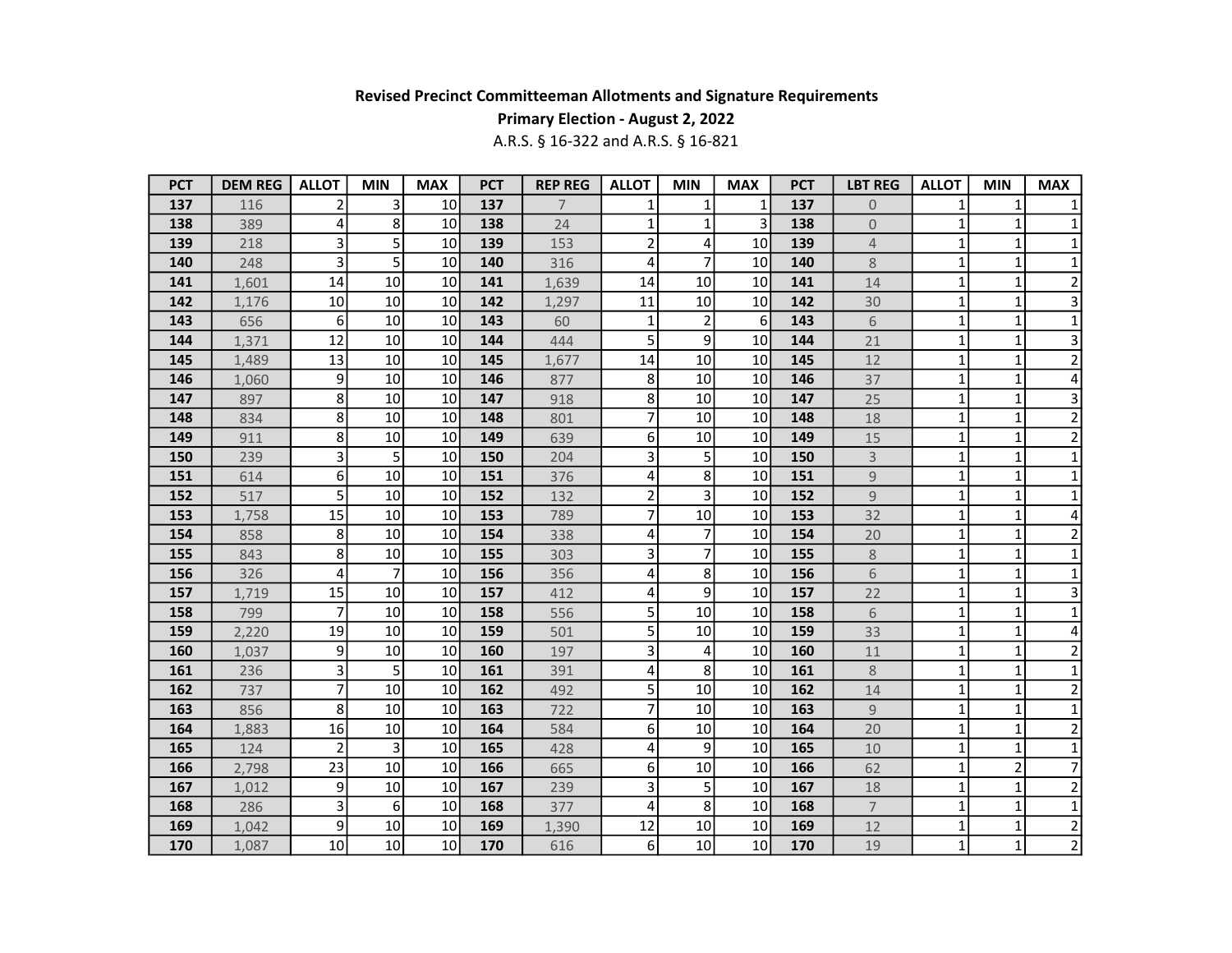## Primary Election - August 2, 2022

| <b>PCT</b> | <b>DEM REG</b> | <b>ALLOT</b>    | <b>MIN</b>     | <b>MAX</b>      | <b>PCT</b> | <b>REP REG</b> | <b>ALLOT</b>   | <b>MIN</b>     | <b>MAX</b>      | <b>PCT</b> | <b>LBT REG</b> | <b>ALLOT</b> | <b>MIN</b>   | <b>MAX</b>              |
|------------|----------------|-----------------|----------------|-----------------|------------|----------------|----------------|----------------|-----------------|------------|----------------|--------------|--------------|-------------------------|
| 171        | 1,075          | 10              | 10             | 10              | 171        | 929            | 8              | 10             | 10              | 171        | 20             |              | 1            | $\overline{2}$          |
| 172        | 1,544          | 13              | 10             | 10              | 172        | 2,285          | 19             | 10             | 10              | 172        | 26             | 1            | 1            | 3                       |
| 173        | 866            | 8               | 10             | 10              | 173        | 1,116          | 10             | 10             | 10              | 173        | 26             | $\mathbf{1}$ | $\mathbf{1}$ | $\overline{\mathbf{3}}$ |
| 174        | 1,757          | 15              | 10             | 10              | 174        | 1,244          | 11             | 10             | 10              | 174        | 22             | $\mathbf{1}$ | 1            | $\overline{3}$          |
| 175        | 850            | 8               | 10             | 10 <sup>1</sup> | 175        | 1,304          | 11             | 10             | 10              | 175        | 31             | $\mathbf{1}$ | $\mathbf{1}$ | 4                       |
| 176        | 490            | 5               | 10             | 10 <sup>1</sup> | 176        | 682            | 6              | 10             | 10              | 176        | 18             | $\mathbf{1}$ | $\mathbf{1}$ | $\mathbf 2$             |
| 177        | 1,382          | 12              | 10             | 10              | 177        | 1,208          | 11             | 10             | 10              | 177        | 38             | $\mathbf 1$  | 1            | 4                       |
| 178        | 894            | 8               | 10             | 10 <sup>1</sup> | 178        | 1,009          | 9              | 10             | 10              | 178        | 28             | 1            | $\mathbf{1}$ | 3                       |
| 179        | 1,083          | 10              | 10             | 10              | 179        | 1,537          | 13             | 10             | 10              | 179        | 21             | 1            | 1            | 3                       |
| 180        | 1,129          | 10              | 10             | 10              | 180        | 1,102          | 10             | 10             | 10              | 180        | 36             | $\mathbf{1}$ | $\mathbf{1}$ | 4                       |
| 181        | 1,097          | 10              | 10             | 10              | 181        | 1,338          | 12             | 10             | 10              | 181        | 27             | $\mathbf{1}$ | $\mathbf{1}$ | 3                       |
| 182        | 1,253          | 11              | 10             | 10 <sup>1</sup> | 182        | 1,218          | 11             | 10             | 10              | 182        | 31             | $\mathbf{1}$ | $\mathbf{1}$ | 4                       |
| 183        | 477            | 5               | 10             | 10 <sup>1</sup> | 183        | 605            | 6              | 10             | 10              | 183        | 13             | $\mathbf{1}$ | $\mathbf{1}$ | $\overline{c}$          |
| 184        | 1,438          | 13              | 10             | 10              | 184        | 2,575          | 22             | 10             | 10              | 184        | 39             | $\mathbf{1}$ | $\mathbf{1}$ | 4                       |
| 185        | 621            | 6               | 10             | 10              | 185        | 685            | 6              | 10             | 10              | 185        | 28             | 1            | $\mathbf 1$  | 3                       |
| 186        | 109            | $\overline{2}$  | 3              | 10              | 186        | 105            | $\overline{2}$ | 3              | 10              | 186        | $\mathsf{3}$   | 1            | 1            | $\mathbf{1}$            |
| 187        | 1,174          | 10              | 10             | 10              | 187        | 1,412          | 12             | 10             | 10              | 187        | 23             | $\mathbf{1}$ | $\mathbf{1}$ | $\overline{\mathbf{3}}$ |
| 188        | 742            | $\overline{7}$  | 10             | 10              | 188        | 1,226          | 11             | 10             | 10              | 188        | 21             | $\mathbf{1}$ | $\mathbf{1}$ | $\overline{\mathbf{3}}$ |
| 189        | 766            | 7               | 10             | 10 <sup>1</sup> | 189        | 351            | 4              | 8              | 10              | 189        | $17$           | $\mathbf{1}$ | $\mathbf 1$  | $\mathbf 2$             |
| 190        | 856            | 8               | 10             | 10              | 190        | 238            | 3              | 5              | 10              | 190        | 12             | $\mathbf{1}$ | $\mathbf{1}$ | $\overline{2}$          |
| 191        | 383            | 4               | 8              | 10              | 191        | 450            | 5              | 9              | 10              | 191        | 9              | 1            | 1            | 1                       |
| 192        | 1.067          | 10 <sup>1</sup> | 10             | 10              | 192        | 1,079          | 10             | 10             | 10              | 192        | 25             | 1            | 1            | 3                       |
| 193        | 550            | 5               | 10             | 10              | 193        | 622            | 6              | 10             | 10              | 193        | $\overline{2}$ | 1            | $\mathbf{1}$ | $\mathbf 1$             |
| 194        | 1,031          | 9               | 10             | 10              | 194        | 1,388          | 12             | 10             | 10              | 194        | 21             | $\mathbf{1}$ | $\mathbf{1}$ | 3                       |
| 195        | 599            | 6               | 10             | 10              | 195        | 942            | 9              | 10             | 10              | 195        | 11             | $\mathbf{1}$ | $\mathbf{1}$ | $\overline{c}$          |
| 196        | $\overline{0}$ | 1               | 1              | $\mathbf{1}$    | 196        | $\overline{3}$ | $\mathbf{1}$   | $\mathbf{1}$   | $\mathbf{1}$    | 196        | $\overline{0}$ | $\mathbf{1}$ | 1            | 1                       |
| 197        | 773            | $\overline{7}$  | 10             | 10              | 197        | 833            | 8              | 10             | 10              | 197        | 11             | $\mathbf{1}$ | $\mathbf 1$  | $\overline{c}$          |
| 198        | 449            | 5               | 9              | 10 <sup>1</sup> | 198        | 1,087          | 10             | 10             | 10              | 198        | 22             | 1            | 1            | 3                       |
| 199        | 811            | $\overline{7}$  | 10             | 10 <sup>1</sup> | 199        | 1,151          | 10             | 10             | 10              | 199        | 21             | 1            | 1            | 3                       |
| 200        | 411            | 4               | 9              | 10              | 200        | 811            | $\overline{7}$ | 10             | 10              | 200        | 8              | $\mathbf{1}$ | 1            | $\mathbf 1$             |
| 201        | 1,103          | 10 <sup>1</sup> | 10             | 10 <sup>1</sup> | 201        | 1,063          | 10             | 10             | 10              | 201        | 34             | $\mathbf{1}$ | $\mathbf{1}$ | 4                       |
| 202        | 1,112          | 10              | 10             | 10              | 202        | 1,272          | 11             | 10             | 10              | 202        | 25             | $\mathbf{1}$ | $\mathbf{1}$ | 3                       |
| 203        | 714            | 7               | 10             | 10              | 203        | 363            | 4              | 8              | 10              | 203        | 15             | 1            | $\mathbf{1}$ | $\mathbf 2$             |
| 204        | 80             | $\overline{2}$  | $\overline{2}$ | 8               | 204        | 305            | $\mathsf{3}$   | $\overline{7}$ | 10 <sup>1</sup> | 204        | 6              | $\mathbf{1}$ | $\mathbf{1}$ | $\overline{1}$          |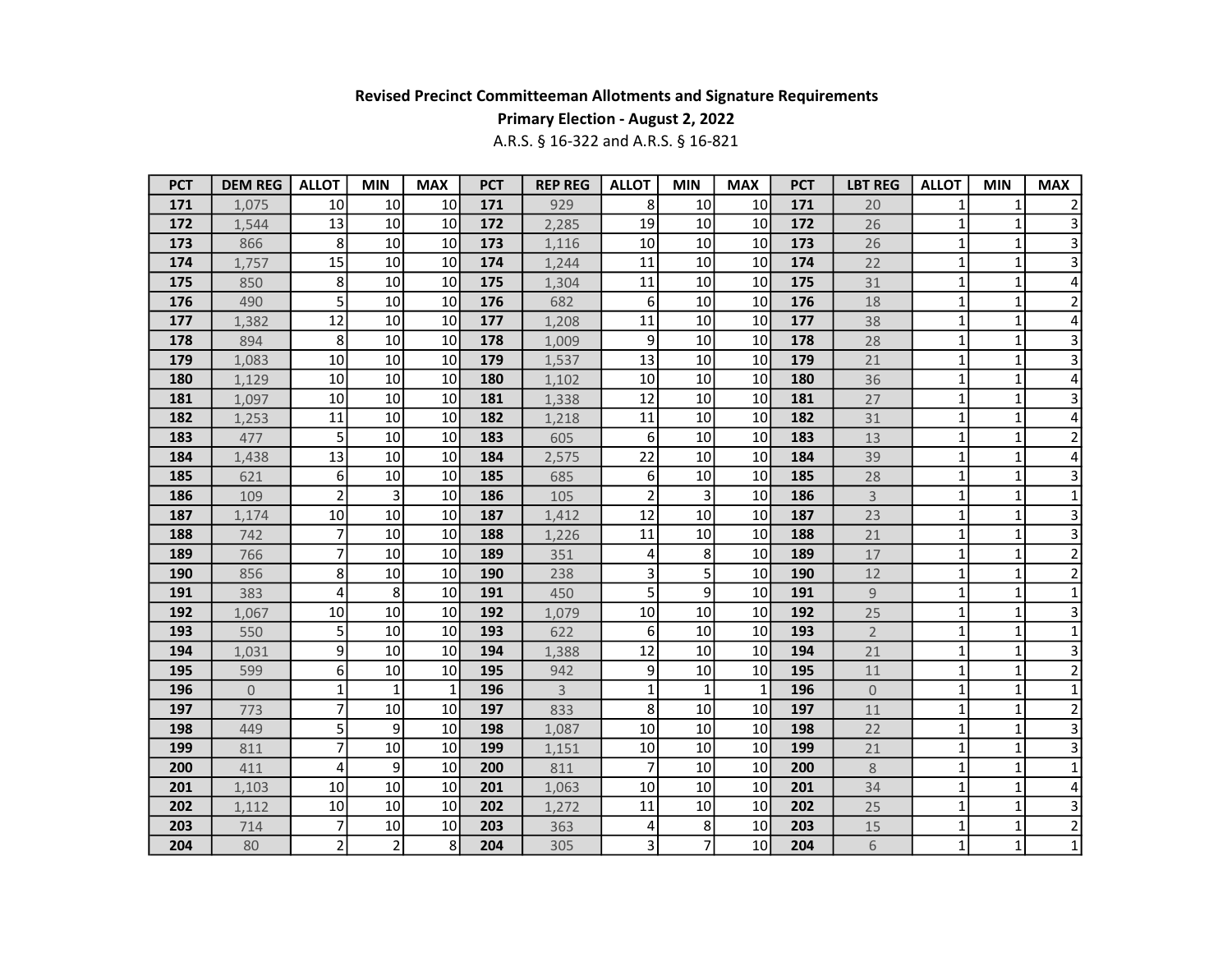## Primary Election - August 2, 2022

| <b>PCT</b> | <b>DEM REG</b> | <b>ALLOT</b>   | <b>MIN</b>     | <b>MAX</b> | <b>PCT</b> | <b>REP REG</b> | <b>ALLOT</b>            | <b>MIN</b>     | <b>MAX</b>      | <b>PCT</b> | <b>LBT REG</b> | <b>ALLOT</b> | <b>MIN</b>     | <b>MAX</b>              |
|------------|----------------|----------------|----------------|------------|------------|----------------|-------------------------|----------------|-----------------|------------|----------------|--------------|----------------|-------------------------|
| 205        | 818            | 8              | 10             | 10         | 205        | 1,067          | 10                      | 10             | 10              | 205        | 4              |              | $\mathbf{1}$   |                         |
| 206        | 130            | $\mathbf 2$    | 3              | 10         | 206        | 205            | 3                       | 5              | 10              | 206        | $\overline{2}$ | 1            | 1              | 1                       |
| 207        | 787            | $\overline{7}$ | 10             | 10         | 207        | 780            | $\overline{7}$          | 10             | 10              | 207        | $\overline{7}$ | $\mathbf{1}$ | $\mathbf{1}$   | $\mathbf{1}$            |
| 208        | 524            | 5              | 10             | 10         | 208        | 540            | 5 <sup>1</sup>          | 10             | 10              | 208        | 18             | $\mathbf{1}$ | $\mathbf{1}$   | $\overline{\mathbf{c}}$ |
| 209        | 939            | 9              | 10             | 10         | 209        | 1,130          | 10                      | 10             | 10              | 209        | $\overline{9}$ | $\mathbf{1}$ | $\mathbf{1}$   | $\mathbf{1}$            |
| 210        | 1,072          | 10             | 10             | 10         | 210        | 614            | 6                       | 10             | 10              | 210        | 10             | $\mathbf{1}$ | $\mathbf 1$    | $\mathbf 1$             |
| 211        | 866            | 8              | 10             | 10         | 211        | 774            | $\overline{7}$          | 10             | 10              | 211        | 10             | $\mathbf{1}$ | 1              | 1                       |
| 212        | 504            | 5              | 10             | 10         | 212        | 622            | 6 <sup>1</sup>          | 10             | 10              | 212        | 13             | 1            | $\mathbf{1}$   | $\overline{2}$          |
| 213        | 146            | $\overline{2}$ | 3              | 10         | 213        | 129            | $\overline{2}$          | 3              | 10              | 213        | 5              | 1            | 1              | 1                       |
| 214        | 1,218          | 11             | 10             | 10         | 214        | 902            | 8 <sup>1</sup>          | 10             | 10              | 214        | 21             | $\mathbf{1}$ | $\mathbf{1}$   | 3                       |
| 215        | 417            | 4              | 9              | 10         | 215        | 625            | 6 <sup>1</sup>          | 10             | 10 <sup>1</sup> | 215        | 24             | $\mathbf{1}$ | $\mathbf{1}$   | $\overline{\mathbf{3}}$ |
| 216        | 744            | $\overline{7}$ | 10             | 10         | 216        | 976            | $\mathsf{g}$            | 10             | 10              | 216        | 13             | 1            | $\mathbf{1}$   | $\overline{\mathbf{c}}$ |
| 217        | 278            | 3              | 6              | 10         | 217        | 259            | $\overline{3}$          | 6              | 10 <sup>1</sup> | 217        | 10             | $\mathbf{1}$ | $\mathbf{1}$   | $\mathbf 1$             |
| 218        | 1,596          | 14             | 10             | 10         | 218        | 1,593          | 14                      | 10             | 10 <sup>1</sup> | 218        | 38             | $\mathbf{1}$ | $\mathbf{1}$   | 4                       |
| 219        | 911            | 8              | 10             | 10         | 219        | 957            | $\mathsf{g}$            | 10             | 10 <sup>1</sup> | 219        | 31             | 1            | $\mathbf{1}$   | 4                       |
| 220        | 1,046          | 9              | 10             | 10         | 220        | 1,237          | 11                      | 10             | 10              | 220        | 27             | 1            | $\mathbf 1$    | 3                       |
| 221        | 129            | $\mathbf 2$    | 3              | 10         | 221        | 285            | $\overline{\mathbf{3}}$ | 6              | 10              | 221        | 6              | $\mathbf{1}$ | $\mathbf{1}$   | $\mathbf 1$             |
| 222        | 489            | 5              | 10             | 10         | 222        | 865            | $\overline{8}$          | 10             | 10              | 222        | 31             | $\mathbf{1}$ | $\mathbf 1$    | 4                       |
| 223        | 412            | 4              | 9              | 10         | 223        | 472            | 5 <sup>1</sup>          | 10             | 10              | 223        | $8\,$          | 1            | $\mathbf{1}$   | 1                       |
| 224        | 1,325          | 12             | 10             | 10         | 224        | 1,838          | 16                      | 10             | 10              | 224        | 52             | $\mathbf{1}$ | $\overline{2}$ | 6                       |
| 225        | 1,275          | 11             | 10             | 10         | 225        | 1,116          | 10 <sup>1</sup>         | 10             | 10              | 225        | 30             | $\mathbf{1}$ | $\mathbf{1}$   | 3                       |
| 226        | 317            | 4              | $\overline{7}$ | 10         | 226        | 394            | 4                       | 8              | 10              | 226        | 8              | 1            | 1              | $\mathbf{1}$            |
| 227        | 1,806          | 15             | 10             | 10         | 227        | 2,028          | 17                      | 10             | 10              | 227        | 53             | $\mathbf{1}$ | $\overline{2}$ | 6                       |
| 228        | 482            | 5              | 10             | 10         | 228        | 421            | 4                       | 9              | 10              | 228        | 12             | $\mathbf{1}$ | $\mathbf{1}$   | $\overline{2}$          |
| 229        | 946            | 9              | 10             | 10         | 229        | 2,026          | 17                      | 10             | 10 <sup>1</sup> | 229        | 41             | $\mathbf{1}$ | $\mathbf{1}$   | 5                       |
| 230        | 435            | 4              | 9              | 10         | 230        | 252            | 3                       | $6 \mid$       | 10 <sup>1</sup> | 230        | $\overline{7}$ | 1            | 1              | $\mathbf 1$             |
| 231        | 1,591          | 14             | 10             | 10         | 231        | 1,655          | 14                      | 10             | 10 <sup>1</sup> | 231        | 40             | $\mathbf{1}$ | $\mathbf{1}$   | 4                       |
| 232        | 2,019          | 17             | 10             | 10         | 232        | 1,072          | 10                      | 10             | 10 <sup>1</sup> | 232        | 39             | $\mathbf{1}$ | $\mathbf{1}$   | 4                       |
| 233        | 994            | 9              | 10             | 10         | 233        | 673            | 6 <sup>1</sup>          | 10             | 10              | 233        | 22             | 1            | 1              | 3                       |
| 234        | 980            | 9              | 10             | 10         | 234        | 510            | 5 <sup>1</sup>          | 10             | 10              | 234        | 16             | 1            | $\mathbf{1}$   | $\overline{c}$          |
| 235        | 2,463          | 21             | 10             | 10         | 235        | 812            | $\overline{7}$          | 10             | 10              | 235        | 41             | $\mathbf{1}$ | $\mathbf{1}$   | $\overline{5}$          |
| 236        | 601            | 6              | 10             | 10         | 236        | 110            | $\overline{2}$          | $\overline{3}$ | 10              | 236        | $\overline{4}$ | $\mathbf{1}$ | $\mathbf{1}$   | $\mathbf 1$             |
| 237        | 819            | 8              | 10             | 10         | 237        | 476            | $\mathsf{S}$            | 10             | 10              | 237        | $\overline{9}$ | 1            | 1              | 1                       |
| 238        | 1,149          | 10             | 10             | 10         | 238        | 868            | 8 <sup>1</sup>          | 10             | 10              | 238        | 17             | $\mathbf{1}$ | $\mathbf{1}$   | $\overline{2}$          |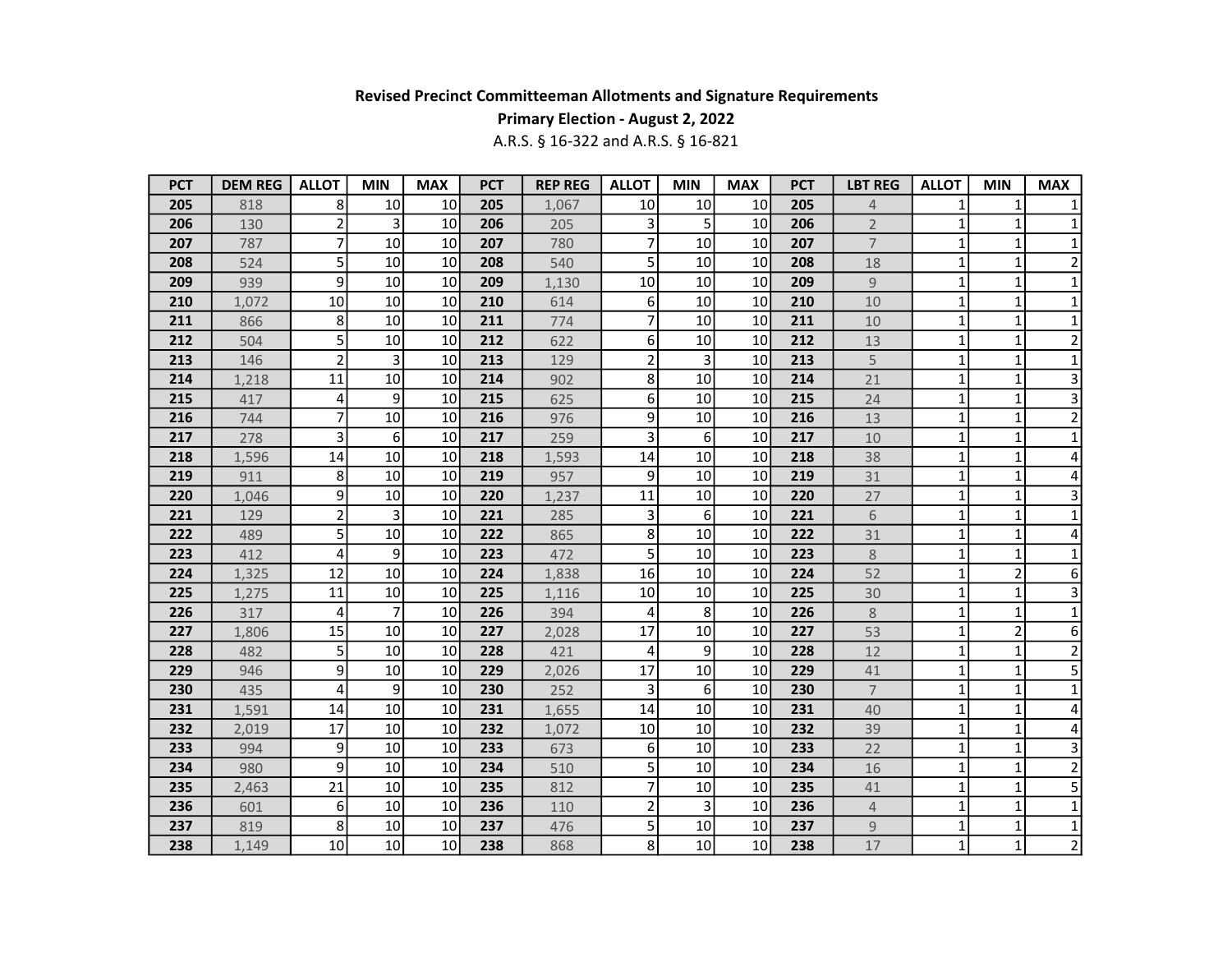## Primary Election - August 2, 2022

| <b>PCT</b> | <b>DEM REG</b>      | <b>ALLOT</b>            | <b>MIN</b>     | <b>MAX</b>     | <b>PCT</b> | <b>REP REG</b> | <b>ALLOT</b>   | <b>MIN</b>     | <b>MAX</b>       | <b>PCT</b> | <b>LBT REG</b>      | <b>ALLOT</b> | <b>MIN</b>   | <b>MAX</b>      |
|------------|---------------------|-------------------------|----------------|----------------|------------|----------------|----------------|----------------|------------------|------------|---------------------|--------------|--------------|-----------------|
| 239        | 1,599               | 14                      | 10             | 10             | 239        | 1,015          | $\overline{9}$ | 10             | 10               | 239        | 19                  | 1            | 1            | $\overline{2}$  |
| 240        | 23                  | 1                       | 1              | 3              | 240        | 54             | 1              | 2              | 6                | 240        | 3                   | 1            | 1            | $\mathbf{1}$    |
| 241        | 676                 | 6                       | 10             | 10             | 241        | 654            | $6 \mid$       | 10             | 10               | 241        | $17$                | $\mathbf{1}$ | $\mathbf{1}$ | $\mathbf 2$     |
| 242        | 699                 | $\overline{7}$          | 10             | 10             | 242        | 869            | 8 <sup>1</sup> | 10             | 10               | 242        | 19                  | 1            | $\mathbf{1}$ | $\overline{2}$  |
| 243        | 553                 | 5                       | 10             | 10             | 243        | 906            | 8 <sup>1</sup> | 10             | 10 <sup>1</sup>  | 243        | 10                  | 1            | $\mathbf{1}$ | $1\vert$        |
| 244        | 486                 | 5                       | 10             | 10             | 244        | 83             | $\overline{2}$ | $\overline{2}$ | $\overline{9}$   | 244        | $\overline{4}$      | $\mathbf{1}$ | $\mathbf 1$  | $1\vert$        |
| 245        | 1,079               | 10                      | 10             | 10             | 245        | 157            | $\overline{2}$ | 4              | 10               | 245        | $\overline{7}$      | $\mathbf{1}$ | $\mathbf{1}$ | $\mathbf{1}$    |
| 246        | 1,213               | 11                      | 10             | 10             | 246        | 153            | $\overline{2}$ | 4              | 10 <sup>1</sup>  | 246        | $\mathsf 9$         | 1            | 1            | $\mathbf 1$     |
| 247        | 246                 | 3                       | 5              | 10             | 247        | 52             | $1\vert$       | $\overline{2}$ | $6 \overline{6}$ | 247        | $\overline{2}$      | $\mathbf{1}$ | $\mathbf{1}$ | $\mathbf{1}$    |
| 248        | 548                 | 5                       | 10             | 10             | 248        | 76             | $\overline{2}$ | $\overline{2}$ | 8                | 248        | $\overline{7}$      | $\mathbf{1}$ | $\mathbf{1}$ | $\mathbf 1$     |
| 249        | 566                 | 6                       | 10             | 10             | 249        | 1,135          | 10             | 10             | 10               | 249        | 25                  | $\mathbf{1}$ | $\mathbf{1}$ | $\overline{3}$  |
| 250        | 16                  | 1                       | 1              | $\overline{2}$ | 250        | 26             | $1\vert$       | 1              | $\overline{3}$   | 250        | $\overline{0}$      | $\mathbf{1}$ | $\mathbf{1}$ | $1\vert$        |
| 251        | $\Omega$            | 1                       | 1              | $\mathbf{1}$   | 251        | $\overline{0}$ | $1\vert$       | $\mathbf{1}$   | $\mathbf{1}$     | 251        | 0                   | $\mathbf{1}$ | $\mathbf{1}$ | $1\overline{ }$ |
| 252        | 778                 | 7                       | 10             | 10             | 252        | 986            | 9              | 10             | 10               | 252        | 24                  | 1            | $\mathbf{1}$ | 3               |
| 253        | 88                  | $\overline{2}$          | 2              | 9              | 253        | 27             | $\mathbf{1}$   | 1              | 3                | 253        | $\overline{2}$      | 1            | 1            | $\mathbf 1$     |
| 254        | 330                 | 4                       | 7              | 10             | 254        | 133            | $\overline{2}$ | 3              | 10 <sup>1</sup>  | 254        | 5                   | 1            | $\mathbf{1}$ | $\mathbf 1$     |
| 255        | $\overline{0}$      | 1                       | 1              | $\mathbf{1}$   | 255        | $\overline{0}$ | 1              | 1              | $\mathbf{1}$     | 255        | $\overline{0}$      | $\mathbf{1}$ | $\mathbf{1}$ | $\mathbf 1$     |
| 256        | $\overline{0}$      | 1                       | 1              | $\mathbf{1}$   | 256        | $\overline{0}$ | $\mathbf{1}$   | $\mathbf{1}$   | $\mathbf{1}$     | 256        | $\overline{0}$      | $\mathbf{1}$ | 1            | $\mathbf 1$     |
| 257        | 430                 | 4                       | 9              | 10             | 257        | 681            | 6 <sup>1</sup> | 10             | 10 <sup>1</sup>  | 257        | 19                  | $\mathbf{1}$ | 1            | $\overline{2}$  |
| 258        | 45                  | 1                       | 1              | 5              | 258        | 128            | $\overline{2}$ | 3              | 10 <sup>1</sup>  | 258        | $\overline{2}$      | $\mathbf{1}$ | $\mathbf{1}$ | $\mathbf 1$     |
| 259        | $\overline{0}$      | 1                       | 1              | $\mathbf{1}$   | 259        | $\overline{0}$ | $\mathbf{1}$   | 1              | 1                | 259        | 0                   | 1            | 1            | $\mathbf 1$     |
| 260        | 219                 | 3                       | 5              | 10             | 260        | 147            | $\overline{2}$ | 3              | 10               | 260        | 6                   | 1            | 1            | $\mathbf 1$     |
| 261        | $\mathbf{1}$        | 1                       | 1              | 1              | 261        | $\overline{7}$ | $1\vert$       | 1              | $\mathbf{1}$     | 261        | $\overline{0}$      | $\mathbf{1}$ | $\mathbf{1}$ | $\mathbf 1$     |
| 262        | 887                 | 8                       | 10             | 10             | 262        | 876            | 8 <sup>1</sup> | 10             | 10 <sup>1</sup>  | 262        | 35                  | 1            | 1            | 4               |
| 263        | $\overline{0}$      | 1                       | $\mathbf{1}$   | $\mathbf{1}$   | 263        | $\overline{0}$ | $\mathbf{1}$   | 1              | $\mathbf{1}$     | 263        | $\overline{0}$      | 1            | 1            | $\mathbf 1$     |
| 264        | 303                 | 3                       | 7              | 10             | 264        | 193            | $\overline{3}$ | 4              | 10 <sup>1</sup>  | 264        | $\overline{7}$      | $\mathbf{1}$ | 1            | $\mathbf{1}$    |
| 265        | 91                  | $\overline{\mathbf{c}}$ | $\overline{2}$ | 10             | 265        | 57             | $1\vert$       | $\overline{2}$ | $6 \overline{6}$ | 265        | $\overline{2}$      | $\mathbf{1}$ | $\mathbf{1}$ | $\mathbf 1$     |
| 266        | 47                  | $\mathbf 1$             | 1              | 5              | 266        | 101            | $\overline{2}$ | 3              | 10               | 266        | $\overline{2}$      | $\mathbf{1}$ | $\mathbf{1}$ | $\mathbf 1$     |
| 267        | 19                  | 1                       | 1              | $\overline{2}$ | 267        | 5              | $1\vert$       | $\mathbf{1}$   | 1                | 267        | $\mathbf 1$         | 1            | $\mathbf{1}$ | $\mathbf 1$     |
| 268        | $\mathsf{O}\xspace$ | 1                       | 1              | $\mathbf{1}$   | 268        | $\overline{0}$ | $1\vert$       | 1              | $\mathbf{1}$     | 268        | $\mathsf{O}\xspace$ | $\mathbf{1}$ | $\mathbf 1$  | $\mathbf 1$     |
| 269        | 77                  | $\overline{2}$          | 2              | 8              | 269        | 73             | $\overline{2}$ | $\overline{2}$ | 8                | 269        | $\overline{4}$      | $\mathbf{1}$ | $\mathbf{1}$ | $1\overline{ }$ |
| 270        | $\overline{0}$      | 1                       | $\mathbf{1}$   | $\mathbf{1}$   | 270        | $\overline{0}$ | $\mathbf{1}$   | $\mathbf{1}$   | $\mathbf{1}$     | 270        | $\mathsf{O}\xspace$ | $\mathbf{1}$ | $\mathbf{1}$ | $\mathbf{1}$    |
| 271        | 293                 | 3                       | 6              | 10             | 271        | 205            | $\mathsf{3}$   | 5              | 10               | 271        | $\mathsf 9$         | 1            | $\mathbf 1$  | $\mathbf{1}$    |
| 272        | 758                 | 7                       | 10             | 10             | 272        | 283            | $\mathsf{3}$   | 61             | 10               | 272        | 9                   | $\mathbf{1}$ | $\mathbf{1}$ | $1\vert$        |